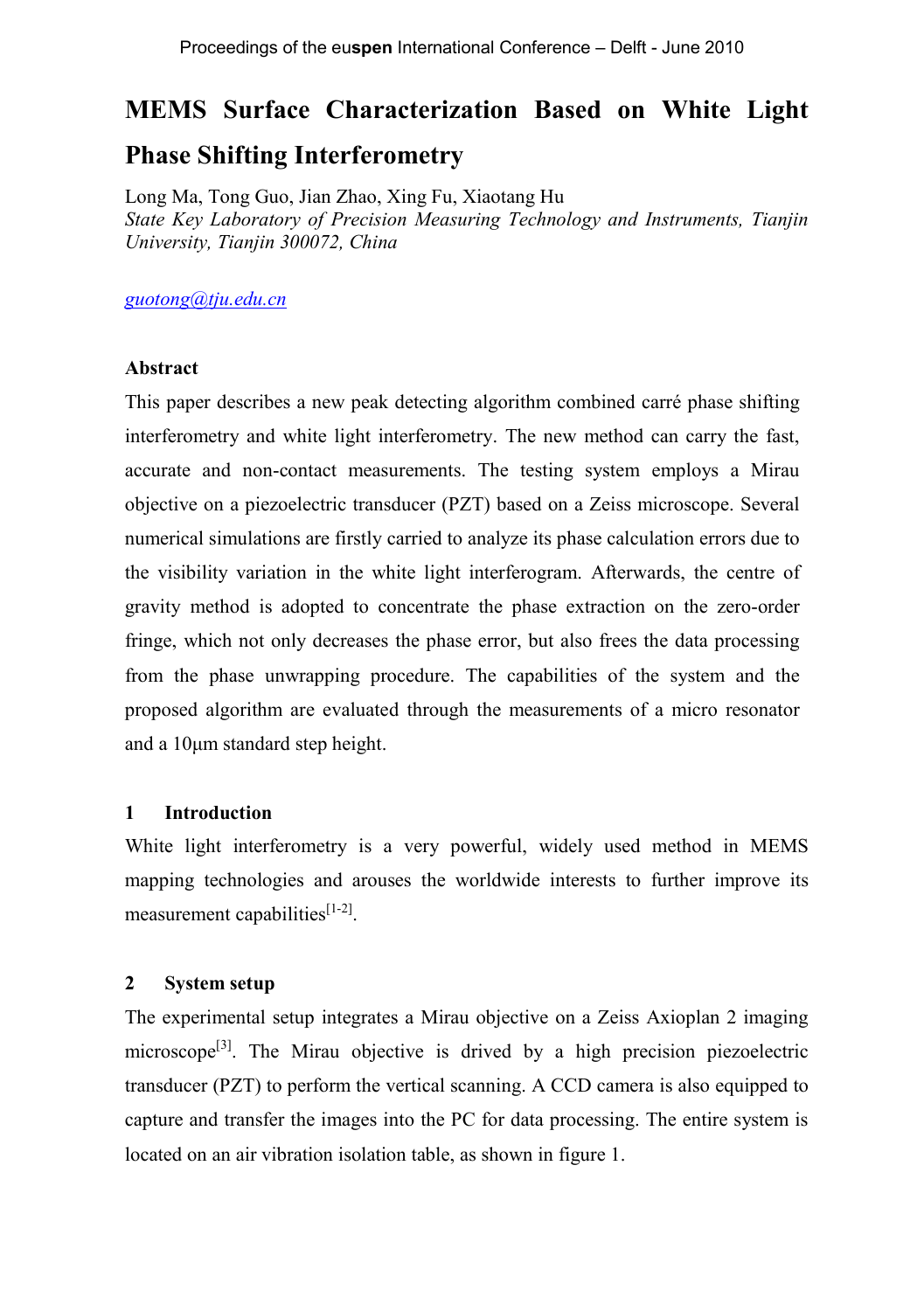

Figure 1: Schematic of the system setup

# **3 White light phase shifting interferometry**

Unlike the monochromatic interferometry, white light interferogram's visibility is no longer a constant (in general case, a Gaussian function). When we employ the carré method to carry out the phase computation in a white light interferogram, error occurs. In the next subsections, we will use computer simulation to analyze how this kind of error will affect the measuring accuracy.

#### **3.1 Phase computation simulation**

As shown in figure 2, the error owing to the visibility variation around the coherence peak position is less than 0.02 rad in phase, or less than  $\lambda$ /500 in height, where  $\lambda$  is the wavelength of the light source. It is relatively much smaller than the errors came from the environment disturbance.



Figure 2: Phase extraction simulation (a) Simulated phase map (b) Derived phase map (c) Error map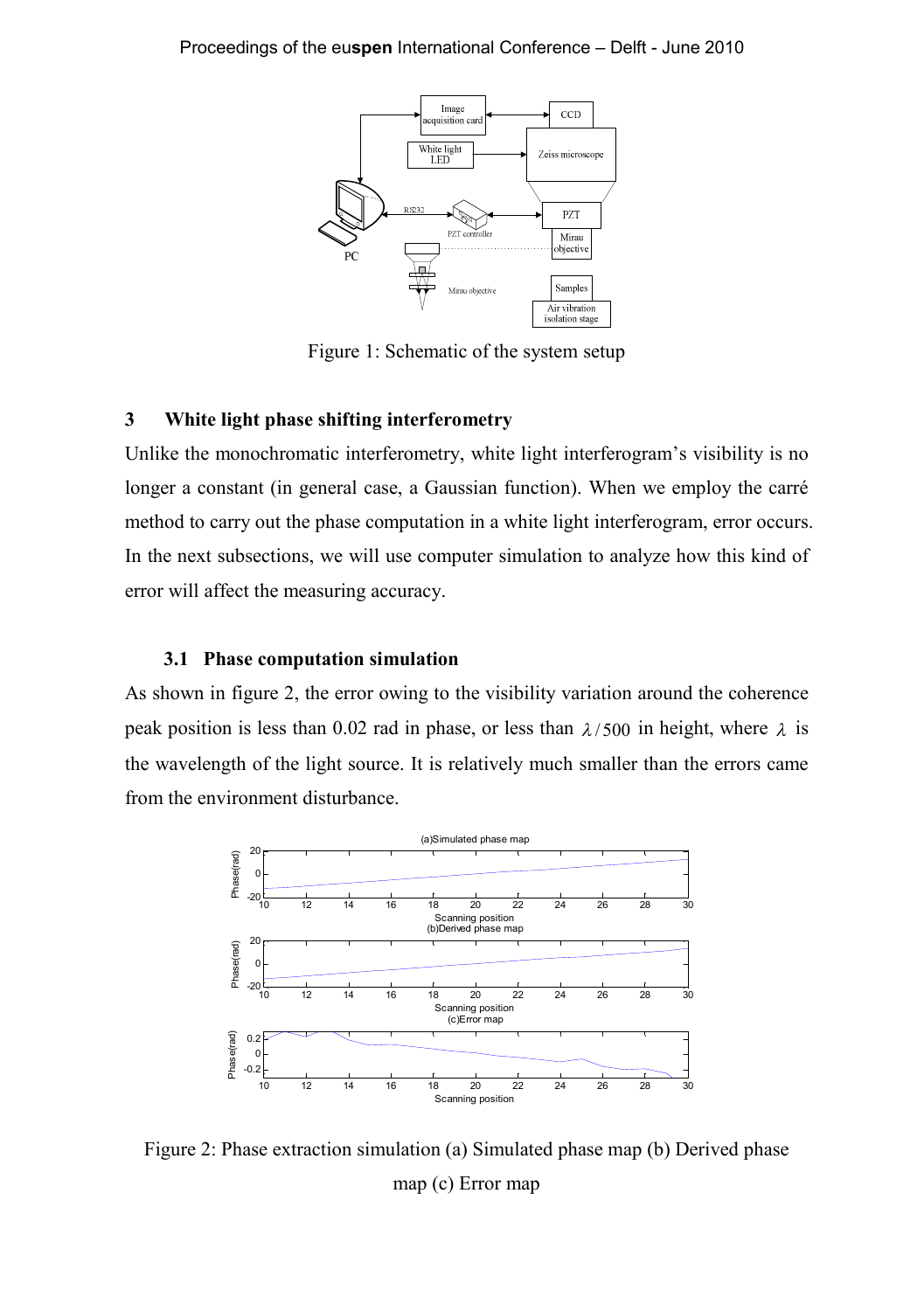#### **3.2 Height computation simulation**

Based on the phase computation simulation, the relative height of the tested profile *h* can then be written as:

$$
h = (step number - peakstep)*\Delta - t*[\frac{(\varphi + 2k\pi)}{4\pi}\lambda]
$$
 (1)

Where *stepnumber* is the total scan number, *peakstep* corresponds to the phase term  $\omega$  which comes out of carré method,  $\Delta$  is the scan step length and *t* is the N.A. parameter from Ingelstam's equation<sup>[4]</sup>. The height of the simulation is set to be 1219.4nm and the processing result is 1220.6nm.

During the measurement, we used the centre of gravity method to focus the phase extraction on the zero-order fringe. Hence,  $k$  in equation (1) can be set to 0, which means the phase unwrapping is no longer needed.

# **4 Experiments**

In this section, we make a series of experiments to evaluate the capacity of the new method. A resonator and a 10μm standard step height(9.976μm + 0.028μm,VLSI) are tested, as shown in figure 3 and figure 4.